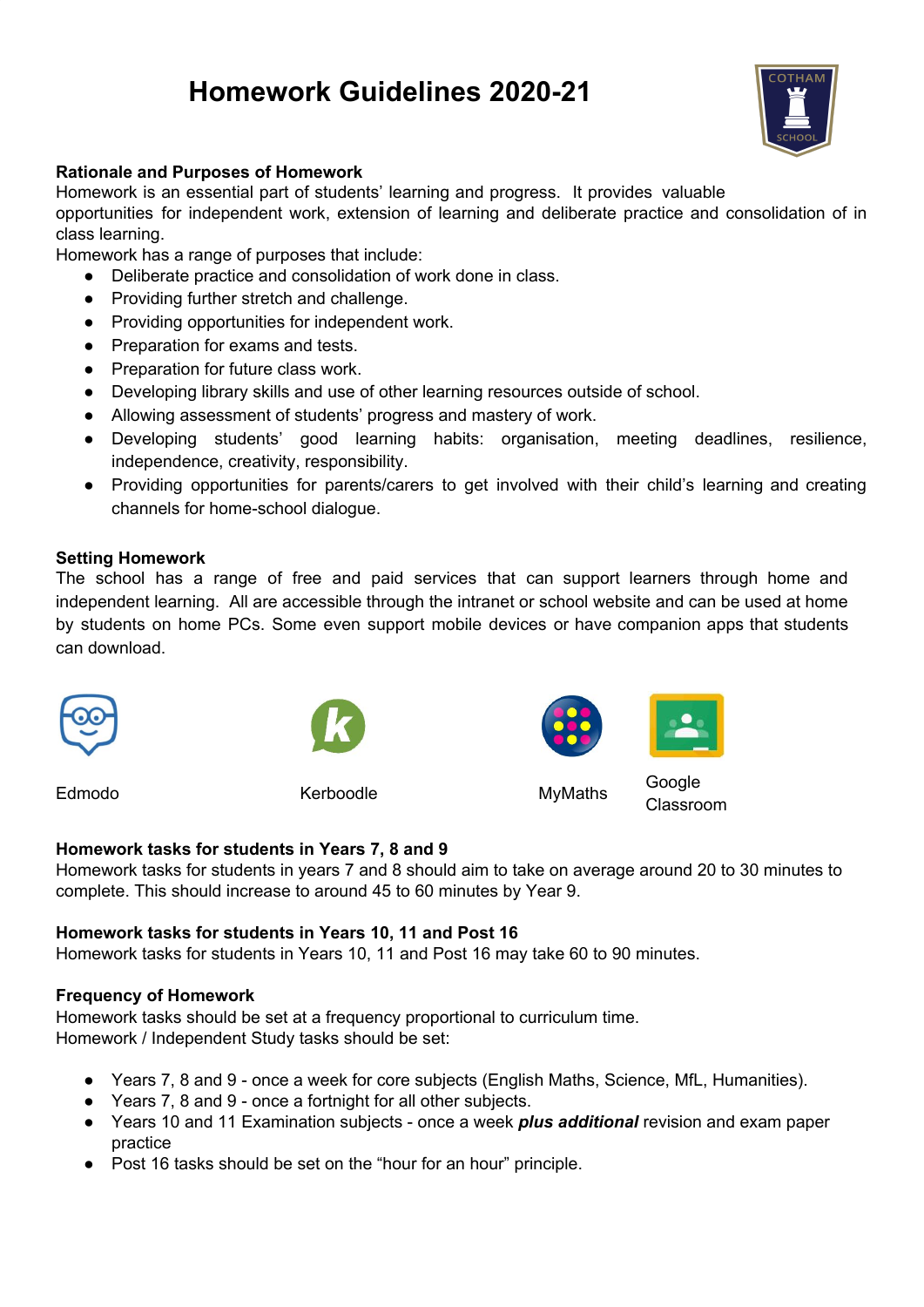# **Recording Homework Tasks**

- In Years 7-11 full details of all homework tasks will be recorded in student planners, including the deadline/due date.
- Homework records in planners are checked on a regular basis by tutors to ensure students are managing their homework effectively.
- To further support learners and provide accurate records of set tasks and boost homework completion rates all set homework tasks should be published on Google Classroom.
- Supporting resources such as worksheets, writing frames, exemplar work, PowerPoint presentations, video, etc. should be attached. (Please note that SMART Notebook files cannot currently be opened by students when off site so it is best to convert these to PDF).

## **Homework during School Breaks**

Homework might be set during school breaks; especially revision and preparation work in the lead up to assessments and summative examinations.

## **Roles and Responsibilities within School**

## **The Senior Leadership Team (SLT) will:**

- provide whole school policy.
- quality assure homework at whole school level and ensure that homework in curriculum areas is monitored and evaluated;

## **Faculty Leaders (FLs) and the Extended Leadership Group ( ELG) will:**

- Ensure that homework is planned in schemes of work.
- Ensure that study skills and revision techniques are taught explicitly and embedded in schemes of work so that students know how to revise most effectively and have appropriate revision materials to support them.
- Publish information about curriculum and homework through Google Classroom.
- Support teachers in curriculum areas to set, validate and assess homework.
- Ensure that any repeated non-completion of homework is flagged up to parents/ carers by contacting home.

### **Learning Coordinators (LCs) will**:

- Ensure that tutors are regularly checking that students are recording their homework effectively in their planners.
- Ensure that any repeated non-completion of homework across **one or more subjects** is flagged up to parents/ carers by contact being made home.
- Make referrals to the Inclusion Faculty where there are persistent concerns about a student's homework record.
- Devise a Tutor Programme that includes opportunities for students to develop their revision skills within tutor time in the period prior to formal assessment periods.

**●**

# **Teachers are responsible for:**

- Setting homework and keeping records of students' completion of homework for all their classes; in line with the School policy, Schemes of Work and Faculty Area Assessment Principles
- Giving consideration to setting homework for SEND students. Teachers should use students' Learning Plans to adapt and differentiate homework tasks and homework resources where appropriate.
- Careful monitoring of student planners for students with known organisational problems.
- Communicating with parents/carers about non-completion of homework.